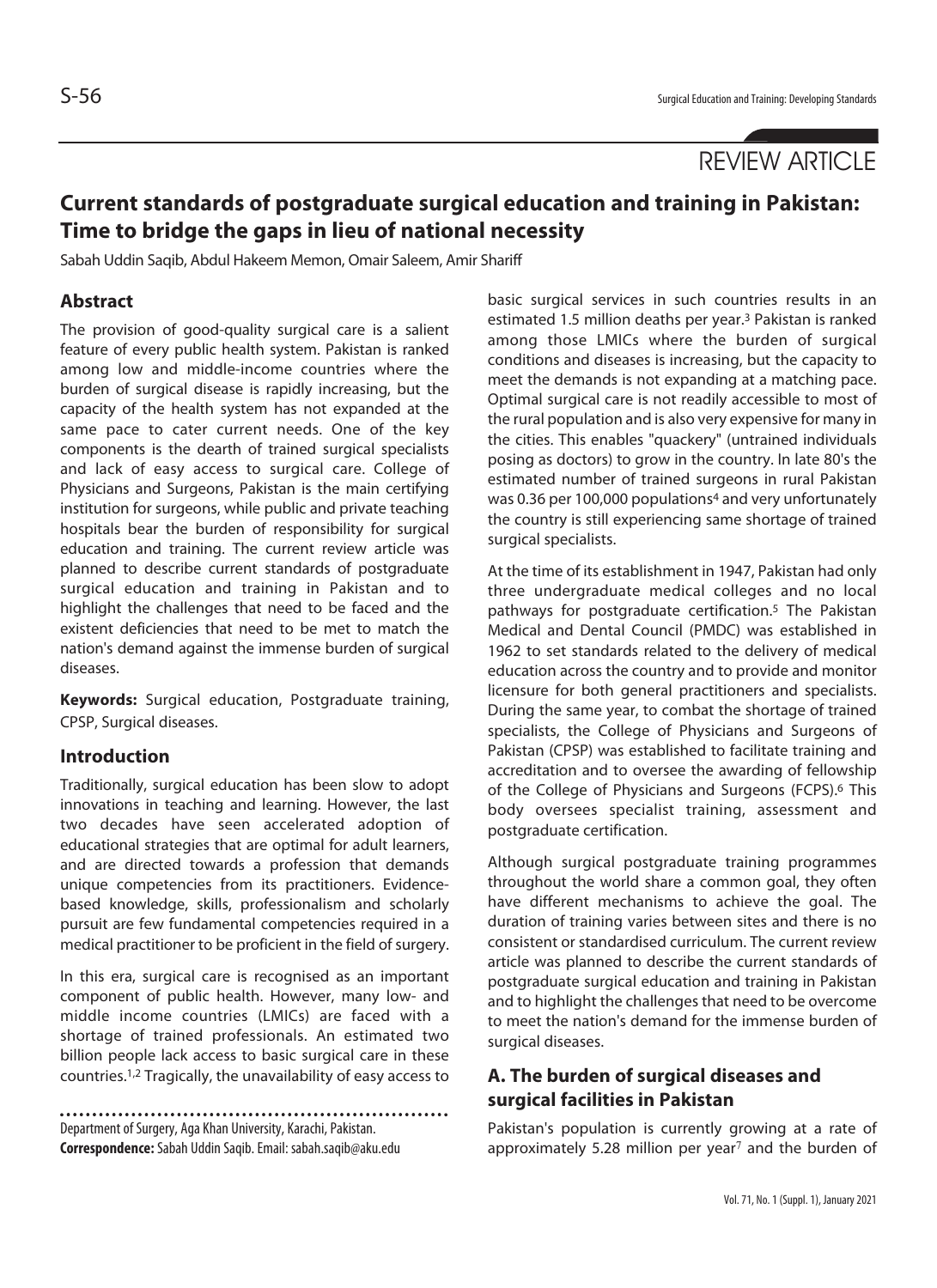

**Figure:** The dual healthcare system of Pakistan.

surgical diseases is increasing exponentially. Pakistan suffers an annual deficit of 17 million surgeries.<sup>3</sup> Trauma due to road traffic accidents (RTAs) and injuries secondary to criminal and terrorist attacks impose great demand on surgical needs. Non-communicable diseases of surgical pertinence, such as obesity, diabetic complications, and surgical oncology, are increasing along with infectious diseases, such as tuberculosis (TB) and typhoid, that continue to turn into surgical emergencies. All these situations demand timely and effective surgical interventions.

The current healthcare delivery system in Pakistan consists of public and private sectors (Figure-1).8 Public health facilities comprise basic health units (BHUs) in every few villages, Rural Health Centres (RHCs) with both serve as referral centres for district headquarter hospitals (DHQs) which provide inpatient and acute care services for a population of between 200,000 and 2 million.<sup>9</sup> DHQs are secondary healthcare facilities having operating services and providing basic surgical care, such as obstetric care, basic trauma and orthopaedic services, and simple surgeries, like abscess drainage, appendectomies and hernia repair. These are supported by teaching hospitals in major cities that provide advanced medical and surgical care to almost all simple and complex medical ailments. These teaching hospitals mainly serve as a nursery to nurture surgical trainees under the supervision of well-qualified surgeons.

In the last few decades, the rising population pressure on state health institutions has allowed the private sector to bridge the gap of rising demand and limited public health facilities. Several private teaching hospitals have now taken the lead for not only providing state-of-the-art surgical care to patients, but also offering diverse surgical training programmes that are producing well-trained surgeons to cater to the burden of surgical disease in the country.

## **CPSP as a certifying authority**

In Pakistan, surgical training starts after completion of 5 years of education at a medical college, followed by 1 year of house job. Thereafter, it takes 4-5 years of further training at a recognised teaching hospital with an adequate volume of surgical patients to make a trained surgeon.10 The CPSP is the sole certifying body for postgraduate medical education in Pakistan while PMDC previously and now its successor Pakistan Medical council (PMC) holds the register of qualified surgeons. Some medical universities offer an alternative postgraduate training programme of Master of Surgery (MS).10 Unfortunately, due to the rapidly increasing number of private medical institutions without proper infrastructure and faculty, the standard of under/post-graduate training has significantly deteriorated in Pakistan, which, in turn, reflects the poor outcome of training.11

## **CPSP fellowships**

The CPSP currently offers fellowship training in 73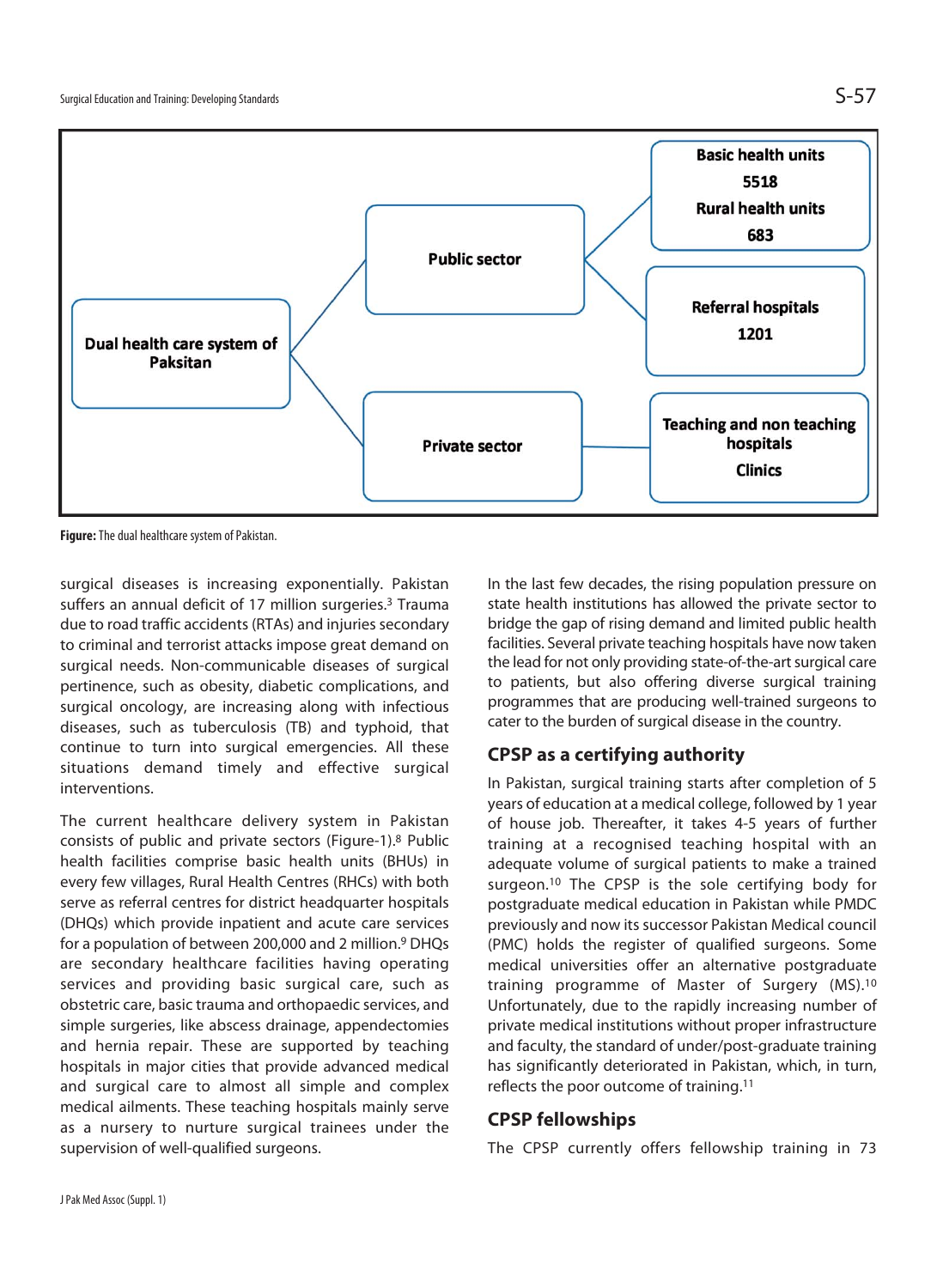**Table-1:** Surgical disciplines in which the College of Physicians and Surgeons, Pakistan (CPSP) offers first and second fellowships.

| <b>First fellowship</b>      | <b>Second fellowship</b>       |
|------------------------------|--------------------------------|
| Cardiac Surgery              | <b>Breast Surgery</b>          |
| <b>General Surgery</b>       | <b>Gynaecological Oncology</b> |
| Neuro Surgery                | Orbit and Oculoplastics        |
| Obstetrics & Gynaecology     | <b>Surgical Oncology</b>       |
| <b>Operative Dentistry</b>   | Urogynaecology                 |
| Ophthalmology                | <b>Vascular Surgery</b>        |
| Oral & Maxillofacial Surgery | Vitreoretinal Ophthalmology    |
| Orthodontics                 |                                |
| Orthopaedic Surgery          |                                |
| OTO-RHINO-LARYNGOLOGY        |                                |
| <b>Paediatric Surgery</b>    |                                |
| Periodontology               |                                |
| <b>Plastic Surgery</b>       |                                |
| Prosthodontics               |                                |
| Thoracic Surgery             |                                |
| Urology                      |                                |

specialties and membership in 22 disciplines.12 Of the 73 specialties for fellowship, 23 are specifically designated to various disciplines of surgery. Of them, 7 super-specialties can only be chosen after the accomplishment of FCPS in the required discipline (Table-1). To enroll oneself in FCPS programme, one has to pass a qualifying examination, called FCPS I. The trainees then start their training in any of the CPSPaccredited medical institutions anywhere in the country. After 2 years of surgical rotations, the trainee sits for an ''intermediate module'' (IMM) examination. After IMM, FCPS training varies from 2 to 3 years, depending upon the surgical specialty chosen.13 All candidates have to participate in workshops on biostatistics, medical research, writing skills, internetbased learning, communication skills and basic technical surgical skills. Besides, all surgical trainees maintain their e-log book through e-portal where they register a list of surgical cases in which they were involved in any capacity. Trainees are provided opportunities for attending surgical conferences, presenting papers and attending courses and workshops arranged by the surgical subspecialty societies and individual hospitals. There is a final written clinical and oral examination at the end of the training after fulfilling the eligibility criteria. Both internal and external examiners from other countries are invited for CPSP examinations. Successful candidates are awarded a fellowship degree which is mandatory prerequisite for attaining professional registration on the specialist register. CPSP now also offers a second fellowship in 7 super-specialties after the successful completion of the first FCPS.

## **B. Hospital-based postgraduate surgical training in Pakistan**

## **Apprentice-mentor model of training**

Postgraduate surgical training in Pakistan is based on apprenticeship model under a CPSP-approved supervisor in designated public or private hospitals. These hospitals should be accredited with CPSP14 (Table-2). Selection for

**Table-2:** Number of institutions in Pakistan offering surgical training for Fellowship of the College of Physicians and Surgeons (FCPS) in different surgical specialties.

| <b>Specialty</b>              | <b>Number of Hospitals</b> |
|-------------------------------|----------------------------|
|                               |                            |
| General surgery               | 123                        |
| Cardiothoracic surgery        | 22                         |
| Neurosurgery                  | 34                         |
| Orthopaedics                  | 77                         |
| Obstetrics and gynaecology    | 129                        |
| Paediatric surgery            | 30                         |
| Ear Nose Throat (ENT) surgery | 66                         |

residency training programmes is generally based on academic achievement and cognitive variables which are tested at the time of entrance tests and residency interviews. Training starts after enrollment with CPSP on the basis of the selection criteria. A supervisor is assigned to each trainee, who is mainly responsible to oversee all clinical activities of the trainee, which includes clinical practice, acquisition of skills, research activities, and, above all, professional development of the trainee. Each hospital has its own internal teaching and training curriculum for surgical trainees, commonly known as post-graduate residents, or PGR, and its residency director. This residency curriculum is always in accordance with CPSP guidelines. During training in any surgical specialty, special focus is attributed to evidencebased medicine, recent advancements in diagnostic and therapeutic options of various surgical diseases, besides attaining necessary surgical skills. For these goals, both hospitals and CPSP design programmes for continuous medical education (CME), workshops, symposiums, and conferences to keep residents up to date with innovations and recent technologies in the field of surgery. Also, individual volume of patients in the hospital usually plays a vital role in the development of a surgical trainee in any particular specialty.

## **Surgical skill and core knowledge**

The assessment of surgical skills has always been very challenging. Implementation of mini-clinical examination (Mini-clex) and direct observation of practical skills (DOPS) used by some supervisors is a valuable tool in assessing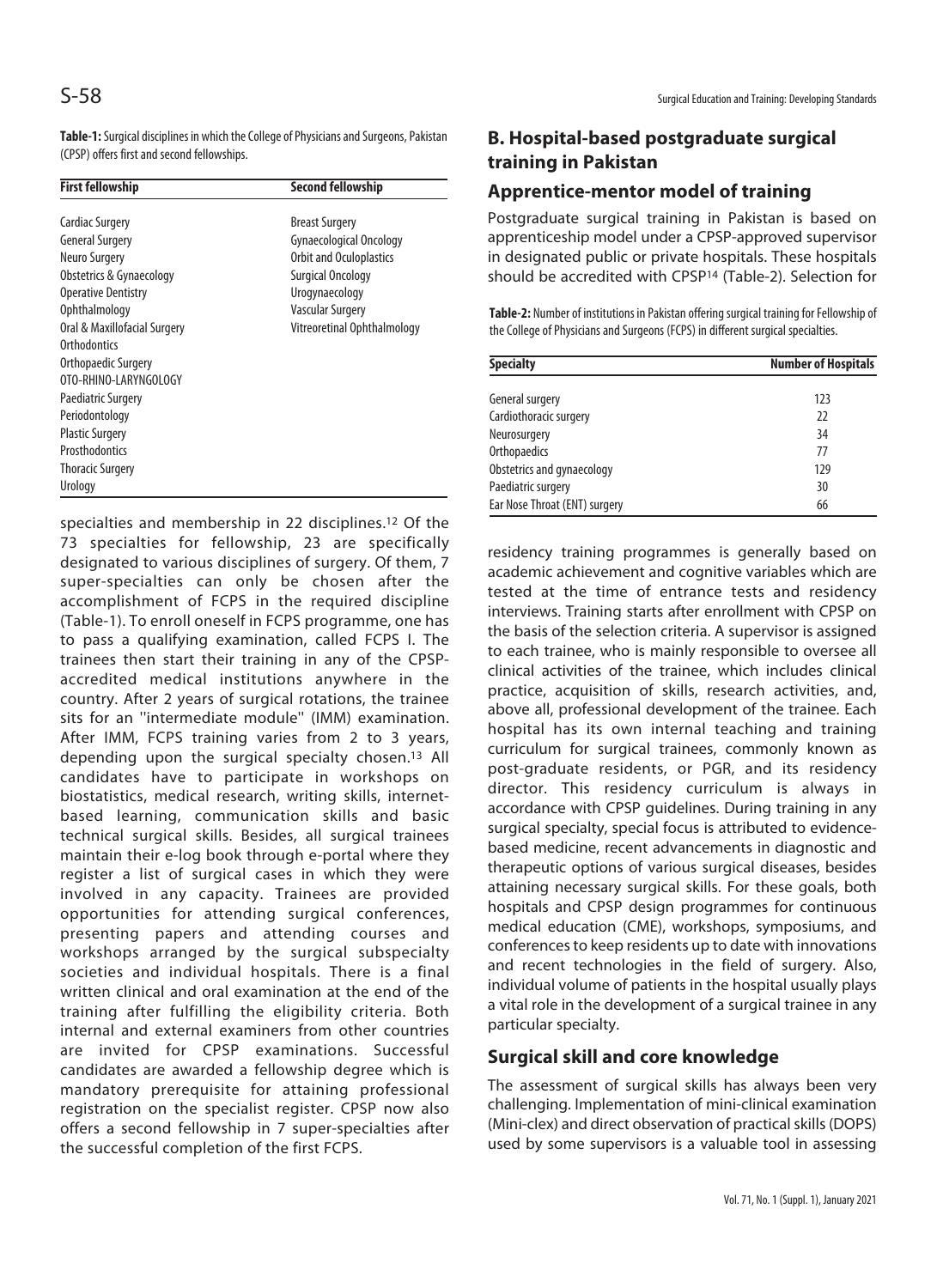and giving feedback to residents while the patient is receiving treatment. But this tool is not being uniformly used across all hospitals.

Other methods for assessing trainees used by CPSP and teaching hospitals include theory exams based on scenario-based questions, objective structured clinical examination (OSCE), task-oriented assessment of clinical skills (TOACS), clinical examinations as short and long cases where surgical trainees establish the diagnosis of patients based on their assessment and formulate a safe management plan. A logbook is another traditional way of evaluating trainee's activities, but it does not promise to judge surgical competency.

## **Researches in surgical training**

The CPSP, as a rule, demands a complete prospective study which should be approved as a synopsis before the start of the actual study and its result must be compiled as a complete dissertation before the final fellowship exam. Alternatively, one has to publish two articles in peerreviewed journals. These are mandatory requirements for all surgical trainees. Research support systems and funding authorities are well-established in a few hospitals, but they are lacking in the vast majority of hospitals, especially those located in smaller cities of the country.

## **Licensure for surgical specialists**

Pakistan Medical and Dental Council (PMDC) previously and now its successor Pakistan Medical Commission (PMC) holds a register of all surgical specialists. An initial provisional certificate is provided for 1-year after successful completion of FCPS followed by a permanent license as a surgical specialist.15 Currently, many ongoing reforms in the authoritative body are in process to govern medical practices in the country.

## **C. Postgraduate surgical training challenges**

## **Stipend for postgraduate trainees**

The financial remuneration during the postgraduate years is enormously inadequate and most surgeons-in-training find it difficult to meet the expenses of daily living. There is no standardised pay scale for the surgical trainee, with employers setting their own terms, and there is significant variation between public (United States dollar [\$]500-600) and private institutions (\$500-1200). The lack of standardisation and uniformity in payroll results in preferred training posts and competition for some specific teaching hospitals by the trainees.

## **Problems of supervision**

CPSP designates a supervisor for each trainee and

provides training programmes to supervisors at regular intervals. There is no doubt that the supervision of the trainee is the mainstay of quality surgical training and production of high-quality specialist, but the reality is difficult to absorb. As the financial burden increases, supervisors prefer treating patients in the private sector, leaving behind the trainees in the public sector unsupervised. The care process is dependent on the registrars and trainees. The process of mandating supervisors to be present during surgeries and having a direct role in training is yet to be achieved uniformly across the country.

## **Advancement in modern healthcare and disparity in surgical training**

Variation in facilities has a direct impact on the training and education of trainees. As there is the advancement from open surgical techniques to minimal invasive techniques, this transition has two aspects: technology procurement and maintenance, and, secondly, training of physicians and technicians, which is often unavailable locally. Both aspects place financial burden on public and private institutions. The government of Pakistan has also enhanced urban bias by investing heavily in urbancentred health facilities<sup>1</sup> and providing advanced operational facilities in urban hospitals. This results in a lack of advanced facilities in institutions that are at a distance from metropolitan cities. Hence, trainees working in smaller cities or rural hospitals often have to compromise training in relatively older open surgical techniques. This results in heterogeneous acquisition of skills and general dissatisfaction among surgical trainees.

## **Lack of standardised surgical curriculum**

Although the CPSP has devised detailed standardised curriculums for surgical training, which includes skills, workshops and tutorials, there is no regulation or monitoring of its implementation in individual hospitals. Often, human resource departments and hospitals' administrations utilise the trainees for service-related tasks instead of focussing on surgical education and training. This approach adversely affects the training of high-quality surgical specialists.

## **Career paths and prospects**

Several factors, like training, supervision, facilities and salary, affect career prospects of the trainees. Even after completion of their training, they remain unsure about their prospects. Due to lack of resources, financial remuneration and in search of a better future, many trainees migrate abroad and pursue their careers in foreign countries.